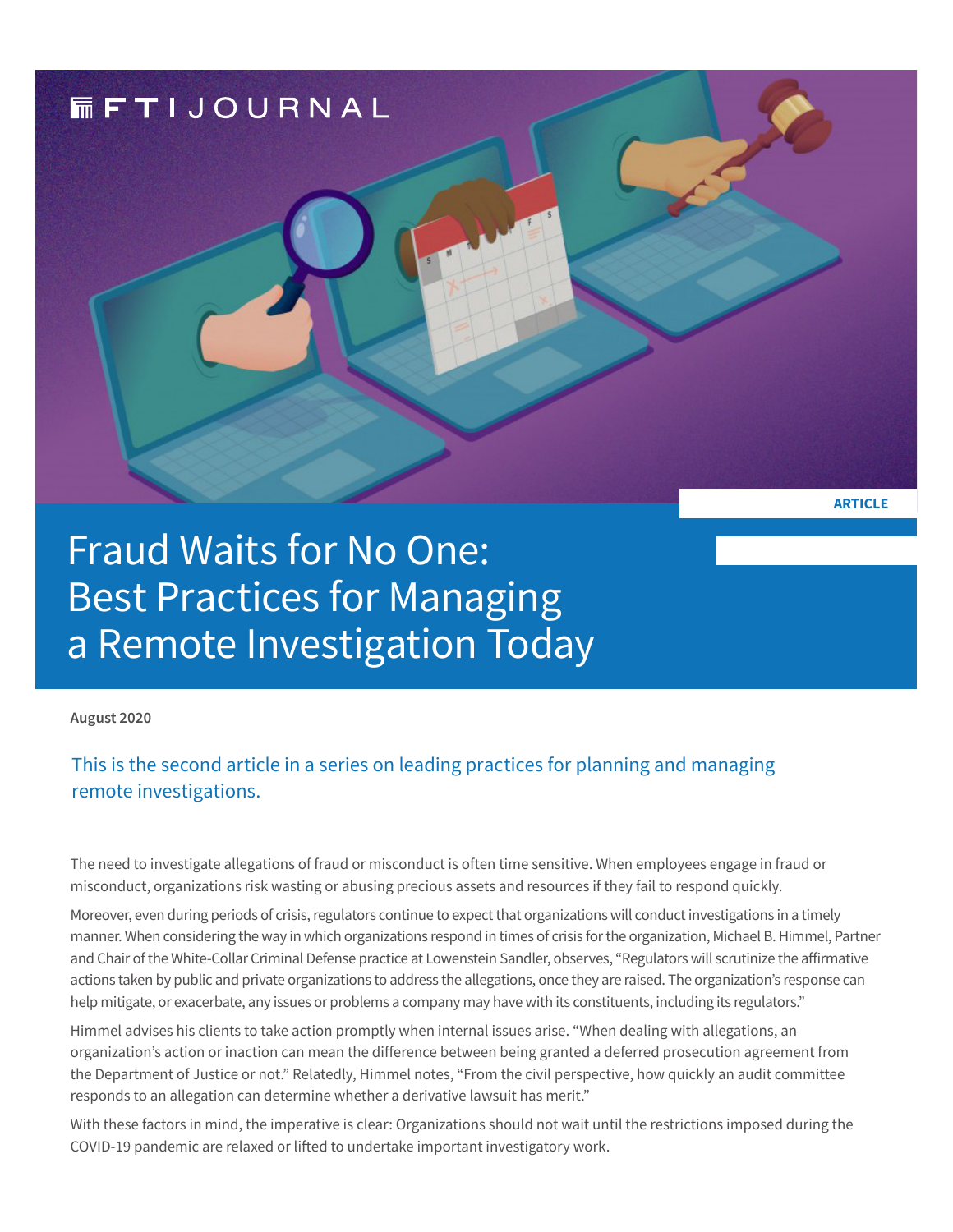There is no doubt that the current environment raises many challenges, obstacles and ostensible reasons to delay investigations. Tragically, many regions in the United States and many countries continue to experience a rise in COVID-19 cases, hospitalizations and fatalities. For this reason, many restrictions, such as those related to crossborder, inter-state and international travel, remain in place.

These restrictions make conducting face-to-face interviews with witnesses or collecting documentation onsite, for instance, difficult or impossible. Many organizations, therefore, remain caught in a state of investigatory paralysis, opting to delay or defer investigations to a later, undetermined date.

The good news for these organizations is that all aspects of investigations can be planned and managed remotely — and often as efficiently and effectively as onsite investigations.

#### **Planning Remote Investigations**

The planning phase is one of the most important aspects of any investigation, whether onsite or remote. When it comes to remote investigations, it's crucial that investigative teams are proactive and thorough in defining and articulating the objectives, work steps, communication protocols, timelines and contingencies related to the investigation. The following are a few leading practices to consider during the planning phase:

- **— Research Government Regulations and Restrictions:** This applies specifically to the location in which a remote investigation is to take place. For example, investigations teams should proactively research laws that govern the activities to be undertaken when conducting investigations or collecting evidence. Many laws, such as those related to data privacy and state secrets, vary around the world.
- **— Scope, Timeline and Budget Setting:** Given scope and travel limitations, confirming scope and workplans with all stakeholders early in the process helps avoid surprises if certain workstreams that would be expected to occur under normal circumstances are not feasible. Any potential positive or negative consequences associated with decreasing the investigatory scope should be considered, such as the expectations that regulators may have with the reduction of work, as well as cost efficiencies that may be utilized in other aspects of the investigation. (As a positive example, extra room in the budget stemming from the inability to perform site visits

can be utilized for sampling of documents or additional areas of testing.)

- **— Consider Limitations to Remote Collections and Data Imaging:** Investigative teams should verify data accuracy and completeness and be prepared to work around any existing travel limitations to conducting data collections of electronic devices including phones and hard drives. Certain challenges associated with collecting data during cross-border investigations have always existed, and the additional complexity during the pandemic makes cross-border data collection even more challenging. As such, investigative teams should plan as far in advance as possible to collect data and consider potential scope limitations. (This topic will be discussed in more detail in the next article in the series.)
- **— Establish Clear Roles and Responsibilities:** With team members working from different locations, it's especially important to ensure that discrete workstreams are clearly assigned to maximize efficiency and minimize duplication of efforts.

#### **Managing Remote Investigations**

After the planning phase for conducting a remote investigation is complete, the investigation team must next focus its attention on execution. The following leading practices are examples of how to execute the plan effectively and efficiently.

- **— Utilize Project Management and Tracking Tools:** Because of the inability to meet in person and higher dependence on email and other electronic communications, robust tracking protocols are important to clearly monitor the investigation workstreams. For some projects, a simple spreadsheet might suffice. For others, a more sophisticated data tracking and visualization tool can be leveraged to create dashboards or provide seamlessly consolidated data and results from multiple teams. These centralized tracking tools also help reduce email traffic, discourage the habit of saving documents on local computers, and maximize easy access to the latest documents.
- **— Establish Regular Status Calls:** Remote investigations and the fact that team members may be working from multiple distant locations pose unique challenges for intra-team communications. For this reason, scheduling frequent status calls/video meetings is critical. Well-